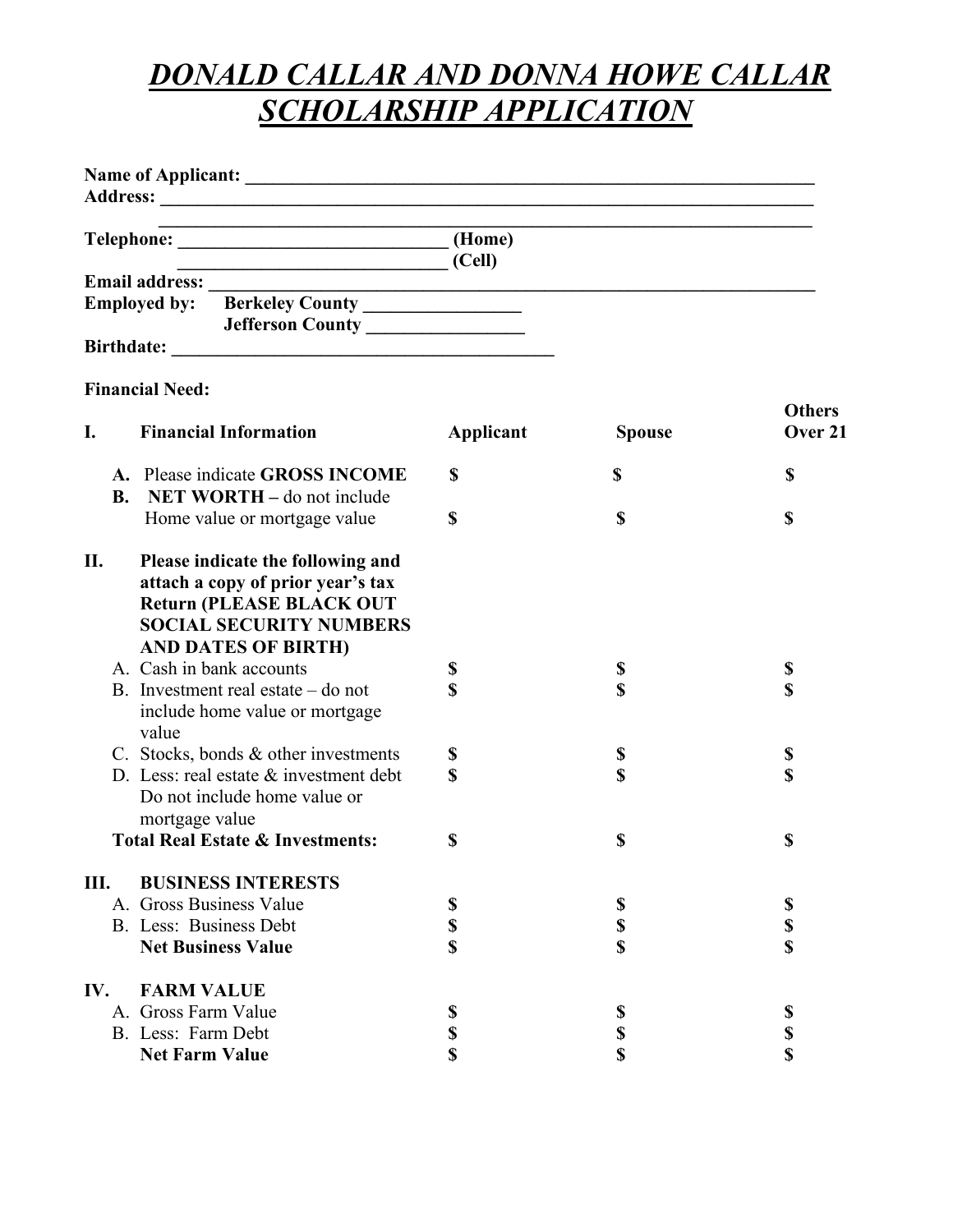## **DONALD CALLAR AND DONNA HOWE CALLAR SCHOLARSHIP APPLICATION**

Page -2-

Total number of persons in your household: Include yourself, spouse, children, others for who you are responsible:

List any of the above persons who are currently attending college:

| Name:                                                                                                                                                                                                                         | Relationship:   | Year of Graduation:                                                                                                                                                                                                                                                                                                                                            |  |
|-------------------------------------------------------------------------------------------------------------------------------------------------------------------------------------------------------------------------------|-----------------|----------------------------------------------------------------------------------------------------------------------------------------------------------------------------------------------------------------------------------------------------------------------------------------------------------------------------------------------------------------|--|
| the control of the control of the control of the control of the control of the control of the control of the control of the control of the control of the control of the control of the control of the control of the control |                 | <u> 1990 - Johann John Stone, mars eta bainar eta baina eta erromana eta baina eta baina eta baina eta baina eta</u><br><u> 2002 - Johann John Stone, mars and de la provincia de la provincia de la provincia de la provincia de la provi</u>                                                                                                                 |  |
|                                                                                                                                                                                                                               |                 | <u> 2002 - Johann John Stone, mars and de la provincia de la provincia de la provincia de la provincia de la provi</u><br><u> 1989 - Johann John Harry Harry Harry Harry Harry Harry Harry Harry Harry Harry Harry Harry Harry Harry Harry Harry Harry Harry Harry Harry Harry Harry Harry Harry Harry Harry Harry Harry Harry Harry Harry Harry Harry Har</u> |  |
| <b>Applicant Information:</b>                                                                                                                                                                                                 |                 |                                                                                                                                                                                                                                                                                                                                                                |  |
|                                                                                                                                                                                                                               |                 |                                                                                                                                                                                                                                                                                                                                                                |  |
|                                                                                                                                                                                                                               |                 |                                                                                                                                                                                                                                                                                                                                                                |  |
| <b>Educational training:</b>                                                                                                                                                                                                  |                 |                                                                                                                                                                                                                                                                                                                                                                |  |
|                                                                                                                                                                                                                               |                 |                                                                                                                                                                                                                                                                                                                                                                |  |
|                                                                                                                                                                                                                               |                 |                                                                                                                                                                                                                                                                                                                                                                |  |
|                                                                                                                                                                                                                               |                 |                                                                                                                                                                                                                                                                                                                                                                |  |
| <b>College/University:</b>                                                                                                                                                                                                    |                 |                                                                                                                                                                                                                                                                                                                                                                |  |
| <b>Name of Institution:</b>                                                                                                                                                                                                   | Dates attended: | Degree(s) earned:                                                                                                                                                                                                                                                                                                                                              |  |
|                                                                                                                                                                                                                               |                 |                                                                                                                                                                                                                                                                                                                                                                |  |
|                                                                                                                                                                                                                               |                 |                                                                                                                                                                                                                                                                                                                                                                |  |
|                                                                                                                                                                                                                               |                 |                                                                                                                                                                                                                                                                                                                                                                |  |

## Reason the applicant is applying for the scholarship:

Include extenuating financial circumstances substantiating the financial need